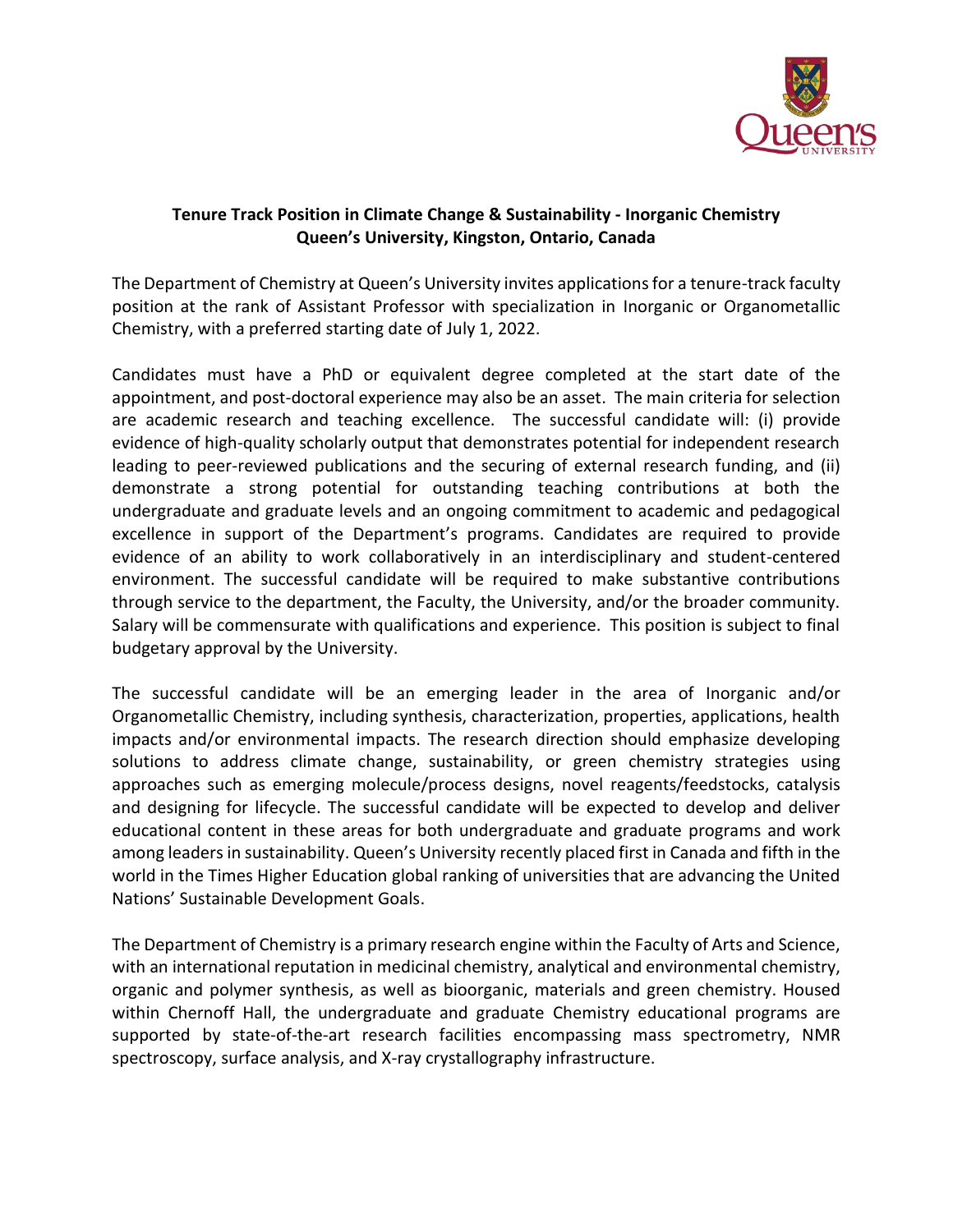People from across Canada and around the world come to learn, teach and carry out research at Queen's University. The University is situated on the traditional territories of the Haudenosaunee and Anishinaabe, in historic Kingston on the shores of Lake Ontario. Kingston's residents enjoy an outstanding quality of life with a wide range of cultural, recreational, and creative opportunities. Faculty and their dependents are eligible for an extensive benefits package including prescription drug coverage, vision care, dental care, long term disability insurance, life insurance and access to the Employee and Family Assistance Program and pension plan. Tuition assistance is available for qualifying employees, their spouses and dependent children. Queen's values families and is pleased to provide a 'top-up' to government parental leave benefits for eligible employees on maternity/parental leave. In addition, Queen's provides partial reimbursement for eligible daycare expenses for employees with dependent children in daycare. Details are set out in the Queen's-QUFA Collective Agreement. For more information on employee benefits, see [Queen's Human Resources](https://www.queensu.ca/humanresources/).

Additional information about Queen's University can be found on the [Faculty Recruitment and](https://www.queensu.ca/facultyrecruitment/)  [Support website.](https://www.queensu.ca/facultyrecruitment/) The University is situated on the traditional territories of the Haudenosaunee and Anishinaabe, in historic Kingston on the shores of Lake Ontario. Kingston's residents enjoy an outstanding quality of life with a wide range of cultural, recreational, and creative opportunities. Visit [Inclusive Queen's](https://www.queensu.ca/inclusive/) for information on equity, diversity and inclusion resources and initiatives. The University invites applications from all qualified individuals. Queen's is strongly committed to employment equity, diversity and inclusion in the workplace and encourages applications from Black, racialized/visible minority and Indigenous/Aboriginal people, women, persons with disabilities, and 2SLGBTQ+ persons. All qualified candidates are encouraged to apply; however, in accordance with Canadian immigration requirements, Canadian citizens and permanent residents of Canada will be given priority.

To comply with Federal laws, the University is obliged to gather statistical information about how many applicants for each job vacancy are Canadian citizens / permanent residents of Canada. Applicants need not identify their country of origin or citizenship; however, all applications must include one of the following statements: "I am a Canadian citizen / permanent resident of Canada"; OR, "I am not a Canadian citizen / permanent resident of Canada". Applications that do not include this information will be deemed incomplete.

In addition, the impact of certain circumstances that may legitimately affect a nominee's record of research achievement will be given careful consideration when assessing the nominee's research productivity. Candidates are encouraged to provide any relevant information about their experience and/or career interruptions.

A complete application consists of:

- a cover letter (including one of the two statements regarding Canadian citizenship / permanent resident status specified in the previous paragraph);
- a current Curriculum Vitae (including a comprehensive list of publications, awards, and grants received);
- a statement of current and prospective research interests and experience